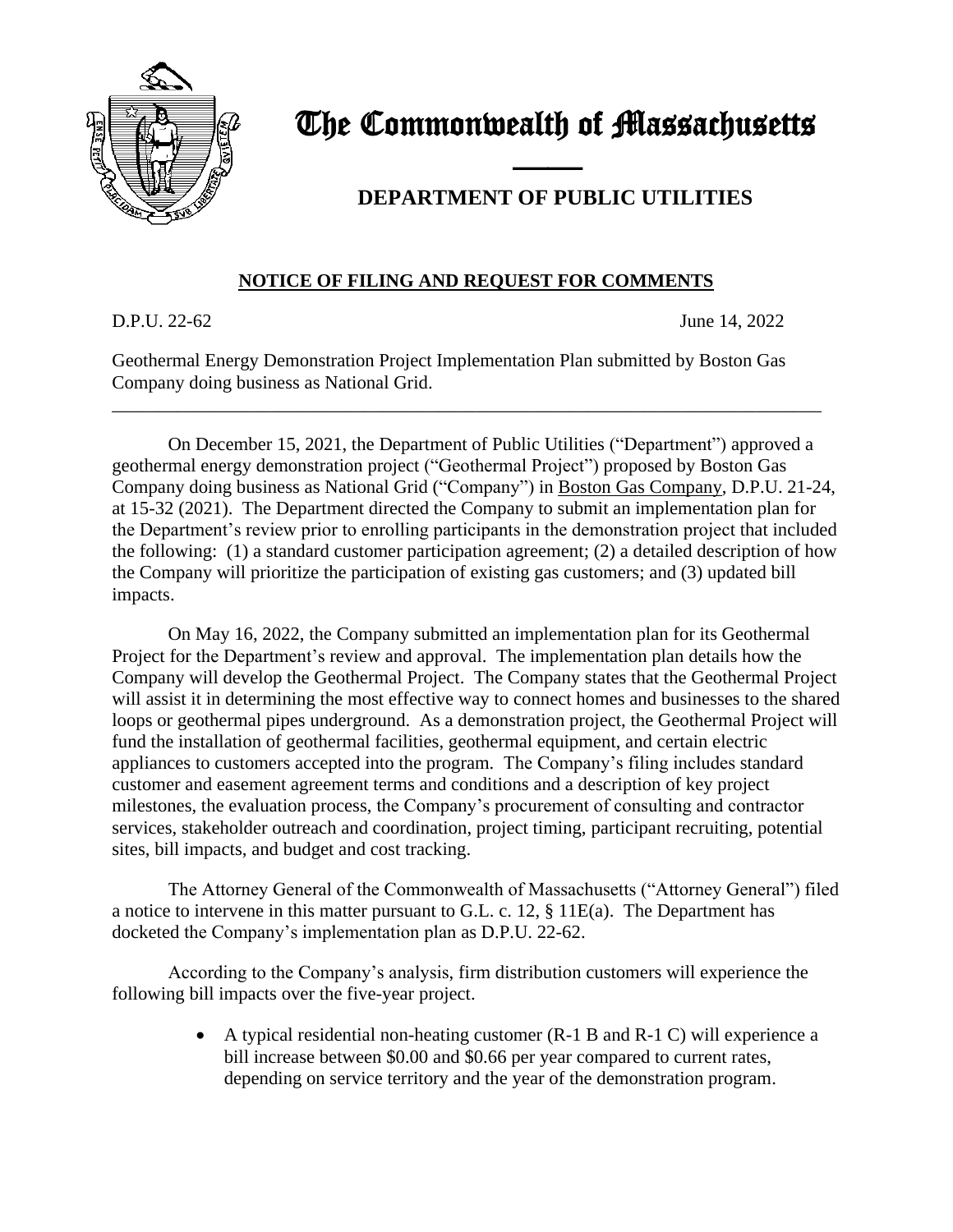- A typical low-income residential non-heating customer (R-2 B and R-2 C) will experience a bill increase between \$0.04 and \$0.63 per year compared to current rates, depending on service territory and the year of the demonstration program.
- A typical residential heating customer (R-3 B and R-3 C) will experience a bill increase between \$0.24 and \$3.48 per year compared to current rates, depending on service territory and the year of the demonstration program.
- A typical low-income residential heating customer (R-4 B and R-4 C) will experience a bill increase between \$0.18 and \$2.57 per year compared to current rates, depending on service territory and the year of the demonstration program.
- Commercial and industrial bill impacts will vary. For specific bill impacts, please contact the Company.

Any person interested in commenting on the Company's implementation plan may submit written comments to the Department not later than the close of business (5:00 p.m.) on **Friday, July 29th, 2022**. Any of the parties granted intervenor status in D.P.U. 21-24 that wish to participate in the evidentiary phase of this proceeding may do so by filing an appearance of counsel by **Friday June 24, 2022**. Any other person that desires to participate in the evidentiary phase of this proceeding shall file a petition for leave to intervene no later than the close of business (5:00 p.m.) on **Friday June 24, 2022**. A petition for leave to intervene must satisfy the timing and substantive requirements of 220 CMR 1.03. Receipt by the Department, not mailing, constitutes filing and determines whether a petition has been timely filed. A petition filed late may be disallowed as untimely, unless good cause is shown for waiver under 220 CMR 1.01(4). To be allowed, a petition under 220 CMR 1.03(1) must satisfy the standing requirements of G.L. c. 30A, § 10.

At this time, all filings will be submitted only in electronic format consistent with the Commission's June 15, 2021 directive related to modified filing requirements. Ordinarily, all parties would follow Sections B.1 and B.4 of the Department's Standard Ground Rules (D.P.U. 15-184-A, App. 1 (March 4, 2020)); however, until further notice, parties must retain the original paper version and the Department will later determine when the paper version must be filed with the Department Secretary.

All documents should also be submitted to the Department in **PDF format** by e-mail attachment to dpu.efiling@mass.gov and kevin.crane@mass.gov. The text of the e-mail must specify: (1) the docket number of the proceeding (D.P.U. 22-62); (2) the name of the person or company submitting the filing; and (3) a brief descriptive title of the document. The electronic file name should identify the document but should not exceed 50 characters in length. Importantly, all large files submitted must be broken down into electronic files that do not exceed 20 MB. In addition, one copy of all written comments should be emailed to the Company's attorneys, Bess B. Gorman, Esq. at [bess.gorman@nationalgrid.com](mailto:bess.gorman@nationalgrid.com) and Andrea G. Keeffe, Esq. at [andrea.keeffe@nationalgrid.com.](mailto:andrea.keeffe@nationalgrid.com)